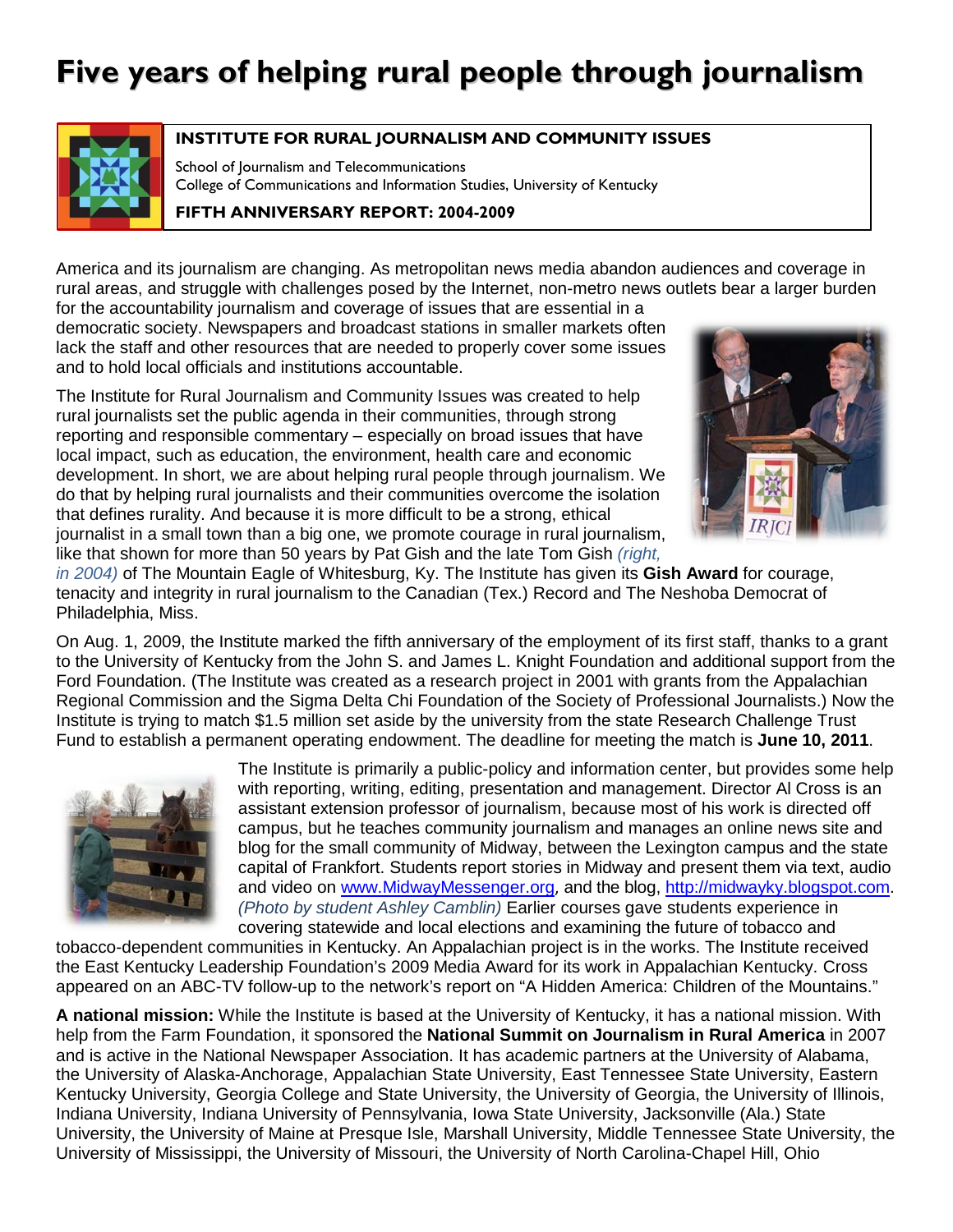University, Penn State, Southeast Missouri State University, the University of Tennessee, Virginia Tech, Washington and Lee University, West Virginia University and Wheeling Jesuit University. More are coming.

## **Environment: Helping reporters and editors tackle tough questions**

Extractive industries do most of their extracting in rural areas, with considerable effect on the environment. From its beginning, the Institute has helped rural journalists develop the interest and information needed to cover environmental issues, which can often be complex, with few good sources close at hand.

In November 2005 the Institute sponsored "**Covering Coal**" at the Marshall University Graduate Center in South Charleston, W.Va., the first conference in Appalachia for journalists to learn from industry leaders, opponents of mountaintop-removal mining, minesafety advocates, state and federal regulators and other experts. A few months later, the Institute and the Appalachian News-Express of Pikeville, Ky., held a **Coal-Media Roundtable** in Pikeville for journalists and industry representatives to hash out their often contentious relationship. *(Associated Press photo of mining in West Virginia, with Coal River Mountain in the background)*



In 2007 the Institute hosted an intern from the Knight Community Journalism Fellows program at the University of Alabama, who earned her master's degree partly by writing the first-ever story comparing the regulatory and lobbying situations in the four mountaintop-removal states: West Virginia, Kentucky, Virginia and Tennessee.

In October 2008 The Institute and the **Society of Environmental Journalists** co-sponsored "Covering Climate Change and Our Energy Future in Rural America," a one-day seminar that began the annual SEJ Conference in Roanoke. Director Cross wrote an advance article for the society's magazine about the difficulties rural journalists face covering controversial issues, especially those dealing with the environment. The Institute helped plan the program and sponsored attendance of journalists from the Appalachian coalfield, to promote more coverage of the coal industry and related issues.

Also at the conference, Cross moderated a reporters' discussion on covering the environmental and health issues in agriculture, and will moderate a similar discussion at the 2009 SEJ meeting in Madison, Wis.

**Money matters:** Our sponsorship of Appalachian journalists at the Roanoke conference was financed with the first year's earnings from the \$125,000 gift our endowment received last year from Sara S. "Sally" Brown of Louisville, the largest single gift to the endowment so far. To make a tax-deductible gift or pledge to the endowment, go to [www.RuralJournalism.org,](http://www.ruraljournalism.org/) and choose a link at the bottom of the home page.

#### **Health care: Helping deliver information on living healthier lives**



Rural communities have chronic problems with access to health-care coverage and specialists, and some rural areas have high rates of certain diseases and disorders. Appalachian Kentucky is one of those, and the first conference held by the Institute was on covering health care and health in Central Appalachia, in 2005. It attracted more than 50 journalists, practitioners and experts, and resulted in several stories.

In 2006 and 2007 the Institute oversaw a project, funded by the Foundation for a Healthy Kentucky, which produced localized material for special sections on health in three rural, weekly newspapers. The project successfully tested the concept of reaching non-subscribers, who may have greater need for health information, with sample copies. Newspapers that use the mail can send up to 10 percent of their annual circulation as samples to non-subscribers at subscriber rates, and can sell sponsorships for the additional circulation – typically to health-care providers, who buy most of the advertising to support such sections.

The Institute has reached out to health professionals, presenting "How Rural Journalism Can Help Rural Health," at conventions of the National Rural Health Association, the Kentucky Rural Health Association, the Priester National Extension Health Conference, and a Kentucky Hospital Association public-relations group. Director Cross's collaboration with a doctoral student in the University of Kentucky's College of Public Health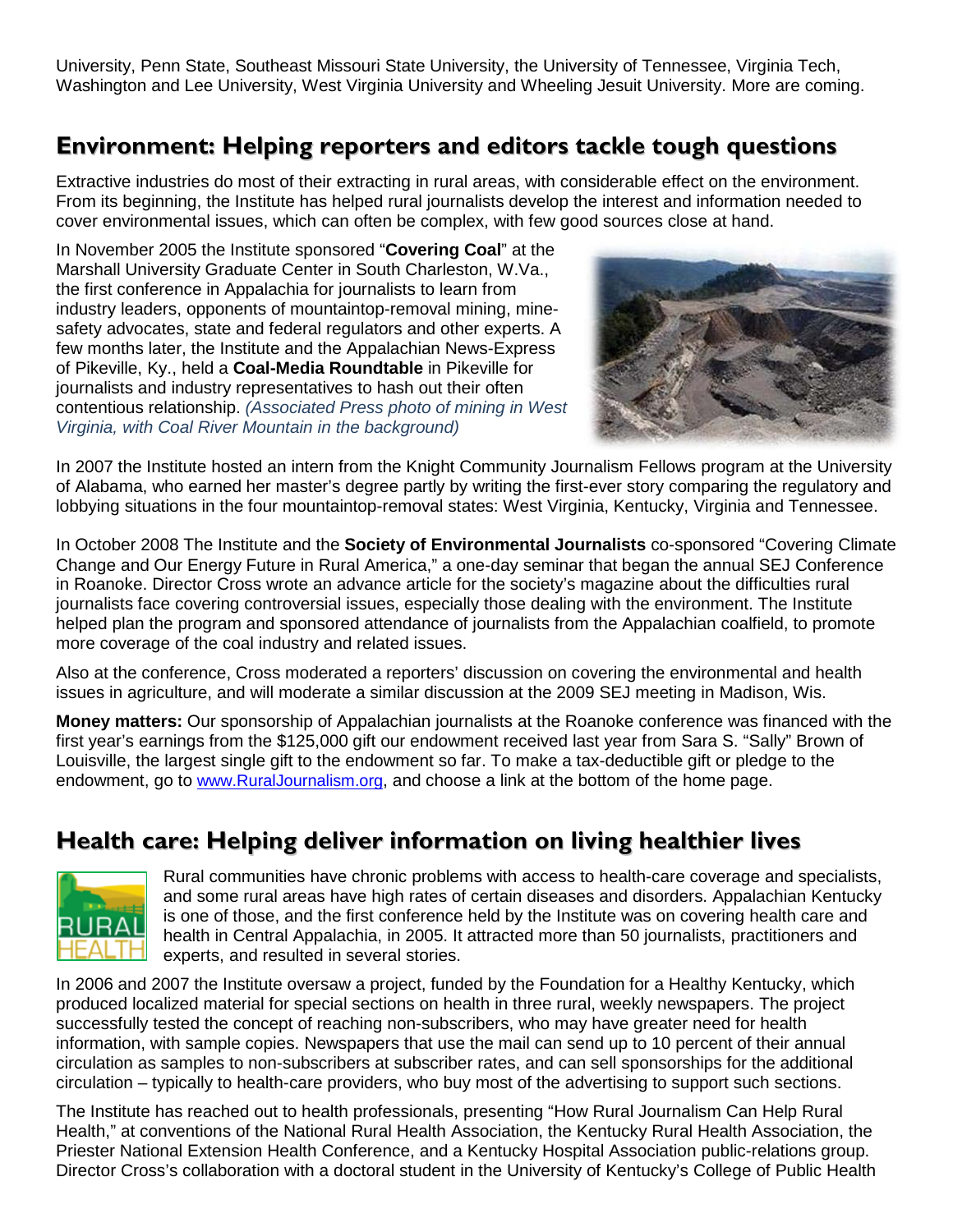led to a series of articles in a weekly newspaper serving a county where she was conducting research and forums on health care. (For more on health care, see the Research section.)

In 2008 the Institute co-sponsored the Kentucky Diabetes Summit, recruiting journalists from counties with high rates of the disease. All wrote stories about its local impact. The newspaper in the No.1 county did a four-part series. We delivered **county health profiles** to all Kentucky papers, and urged them to expand their health coverage to help their readers make better health-care decisions and live healthier lives. Highlighted was a story from the Institute's newsletter, headlined, "If a news outlet can't take a stand for good health and better health care, what *can* it stand for?" Several papers used the material in special sections on health.

The Institute co-sponsored the 2007 workshop "Children and Agriculture: Telling the Story of Risks and Safety," with the **National Farm Medicine Center** and the National Children's Center for Rural and Agricultural Health and Safety, and is working on a multidisciplinary project to reduce all-terrain vehicle deaths and injuries.

# **Economic Development: Defining, dividing civic and journalistic roles**

The news media of rural America have long played a role in bringing jobs to their communities, with reporting, commentary and civic leadership. Today, they and their communities face new challenges. The Institute is helping them respond, with a continuing presentation, "**Covering and Guiding Economic Development**," which has been given to newspaper groups in Kentucky, Tennessee, Mississippi and Iowa, and as part of broader presentations to Kentucky civic organizations on rural economic development. Here's our message:

Globalization of the economy has made it more difficult for rural communities to attract and retain jobs. That means rural development strategies are changing, or need to. The changing landscape calls for more coverage, and for more editorial guidance. Local newspapers can help inform policymakers and build public support for needed changes in policy. As changes are debated and implemented, or employers are recruited or retained, it's all the more important to keep policymakers at arm's length and hold them accountable. A newspaper or broadcast station should be an integral part of the local business community, but maintain enough independence to make sure that its handling of economic-development matters reflects the economic, social and environmental interests of the whole community — not just the business interests of local employers or officials. Where public money and public officials are involved, news media must hold them accountable and be careful about involvement in development efforts.

Some areas face special challenges in economic development. One is Appalachia, the Institute's initial focus and still the region in which it does most of its work. In 2009, the Institute hired J.J. Snidow, *right,* a native of the region who had just earned a degree in economics from Harvard College, to research and write about the economic issues of Appalachian Kentucky, particularly that part of the region in the Appalachian coalfield. His series of articles is being published in several Eastern Kentucky newspapers, and one was featured in a Sunday edition of The Courier-Journal in Louisville.



## **Education: Keeping reporters and editors current on a core issue**

Of all the major subject areas the Institute helps with, the most challenging is education coverage, because issues in schools tend to be specific to states or localities. The Rural Blog follows national and regional education newsletters to bring rural journalists the latest information on how federal and state policies, research and current trends might affect their local schools.

In 2006 the Institute, the Kentucky Press Association and the Prichard Committee for Academic Excellence sponsored a workshop on improving local education coverage, attracting reporters from about 15 media outlets. All the participants were put on an e-mail list that receives occasional updates on school issues.

## **Watchdog journalism: Keeping officials and institutions accountable**

The Institute also maintains a list-serve for Kentucky political reporters, another outgrowth of a workshop held in 2006. Director Cross still writes a twice-a-month political column for The Courier-Journal, which is reprinted in several other Kentucky newspapers.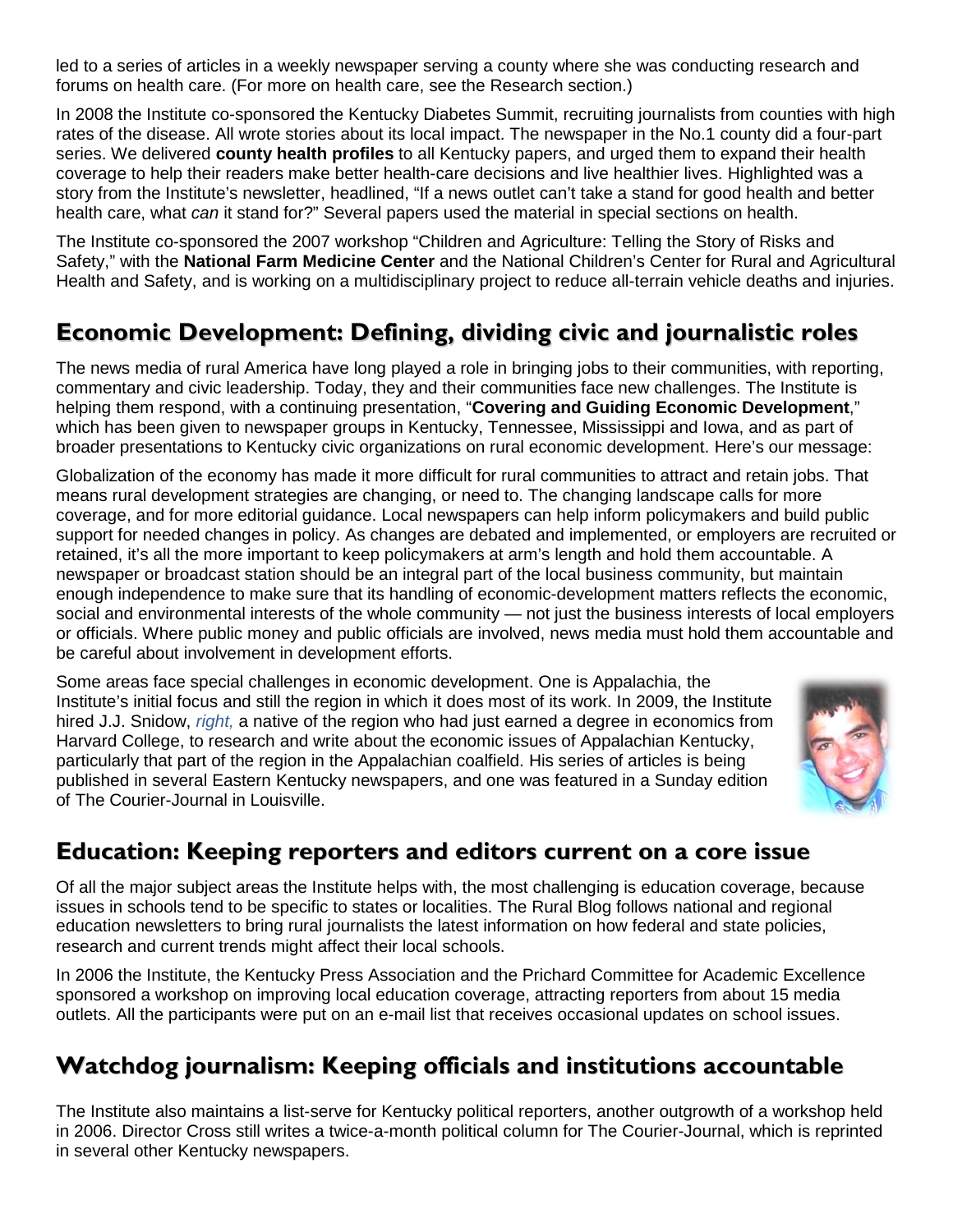To help news outlets without reporters in state capitals or Washington, the Institute sponsored "Bringing the Capitals to Your Community" in 2005 at the Center for Rural Development in Somerset, Ky. Twenty editors or reporters from six states attended the seminar, which was co-sponsored by the National Press Foundation and the Kiplinger Program in Public Affairs Journalism at The Ohio State University's John Glenn Center.

To keep Kentucky journalists and citizens up to date on the openness of public records, publicagency meetings and court proceedings, the Institute and the School of Journalism and Telecommunications' Scripps Howard First Amendment Center co-sponsor Sunshine Seminars with the Kentucky Press Association and maintain the **Kentucky Open Government Blog**. The blog's main contributor is Terry Anderson, *right,* the AP's former chief Middle East correspondent who spent nearly seven years as a hostage in Lebanon. Anderson will work on other projects with the Institute, which has received several inquiries from rural journalists in other countries.



## **The digital challenge: Helping weekly papers adapt to a 24/7 news cycle**



While rural newspapers have not been affected by the explosion of digital information on the Internet as much as their metropolitan counterparts, the Institute believes that they will be, and is trying to help prepare them for it. The National Summit on Journalism in Rural America in 2007 featured a presentation by Gary and Helen Sosniecki, *left,* a weekly editor and publisher who made money from their Web site. Gary is now a Web consultant to weeklies and will help the Institute with a day of programming on adapting to the Internet at the annual conference of the **International Society of Weekly Newspaper Editors**, which the Institute and Eastern Kentucky University are bringing to the state in June 2010. In 2008, the **New York Press Association** sponsored a trip for

Director Cross to make a presentation to the state's weekly newspaper publishers on leadership challenges and opportunities in small markets, focused on the need for weeklies to provide Web-based content.

## **Research: Filling a gap, detailing problems, giving guidance**

Very little research has been conducted on rural news media in the United States, though most news outlets in the nation are rural. The Institute is filling the gap.

In 2007 the Institute published the first-ever survey of training backgrounds and needs at rural newspapers in the U.S. It found that almost half offered no training to their news employees in the previous year, and that the most common form of training was in layout and design, not reporting. The survey found that most such newspapers are willing to support mid-career training in journalism, and are more likely to do so if it deals with issues of concern in their coverage areas. The survey also found that more than two-thirds of reporters at the responding papers had at least a bachelor's degree, but their average starting salary for a reporter with such a degree was only \$20,000 or so.

In 2008-09 Director Cross and Anna Hoover, a master's-degree student in communication, presented a study of health-behavior information in selected Kentucky newspapers at the **Priester National Extension Health Conference**. The study found that few papers used stories prepared by the university's College of Medicine about health problems of local importance, even though the stories included localized health data; that nearly 40 percent of health-behavior articles mentioned no source; that only 12 percent were written by a newspaper staffer; that most were press releases authored by organizations to promote specific health behaviors; and that about a third were classifiable as advertorial content that blurred the lines between editorial content and paid advertising. The Institute is examining health coverage in all Kentucky papers for a presentation to the state newspaper association that will discuss the issues raised and promote more and better health coverage. Aubrey Krekeler, a master's student in health communication, started the statewide research as the 2009 Tall Grass Farm Foundation fellow. The fellowship was created by Institute contributor Lois Mateus.

Cross co-authored with three UK public-health faculty "Partnerships for Supporting Local Health Efforts: The Link between Rural Journalism and Public Health in One Rural Community," published in the Kettering Foundation's *Higher Education Exchange* journal in 2008.

Cross also presented a study of Kentucky newspaper editorial pages at the **National Newspaper Association** convention, which showed that only about half of Kentucky weeklies have regular editorial pages and no better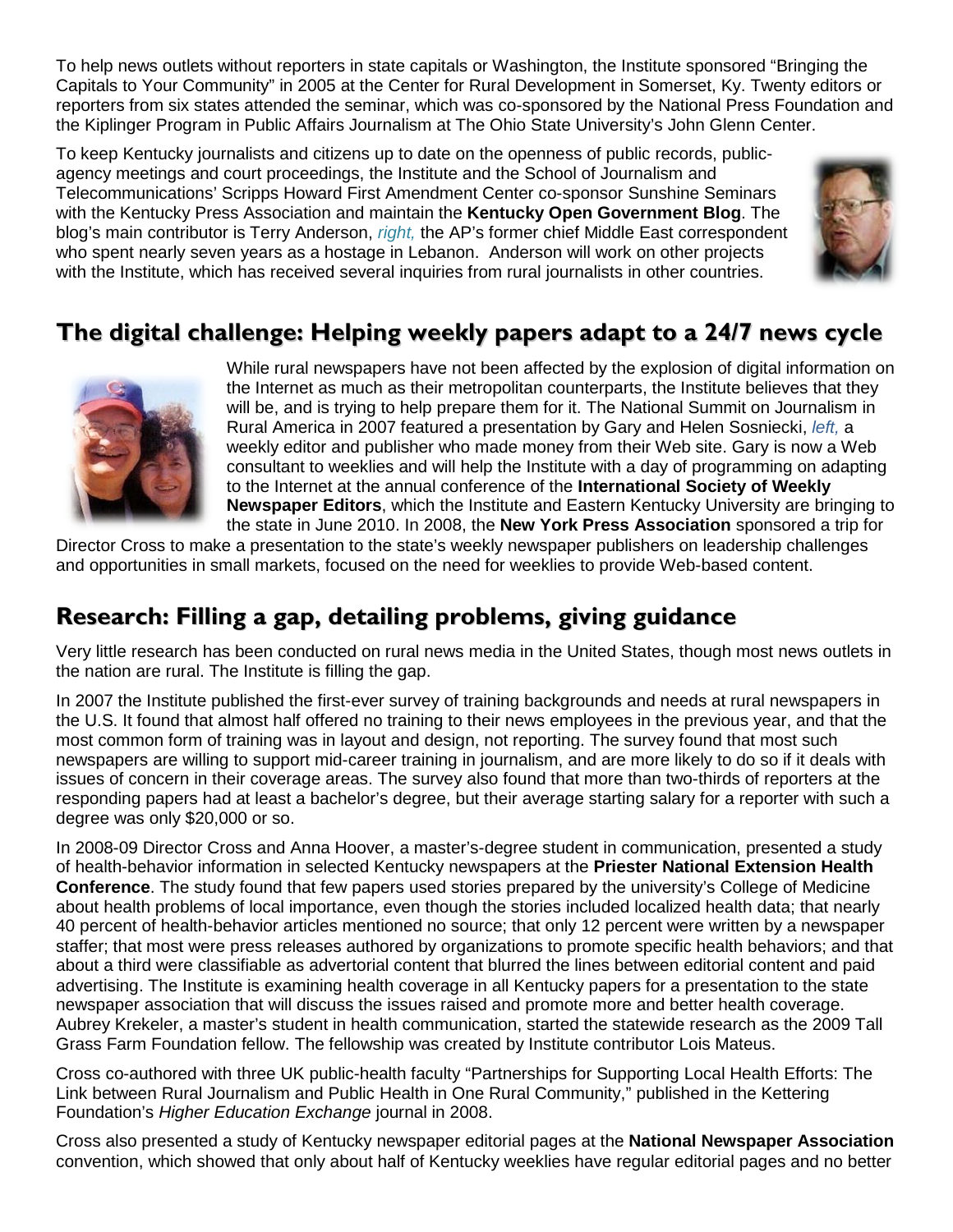than a third publish local editorials, including columns by the editor or publisher. The paper was co-authored by Liz Hansen, *right,* of Eastern Kentucky University, a longtime academic partner of the Institute, who was its visiting scholar while she was on sabbatical during the 2007-08 academic year. In 2008, Hansen became chair of the Institute's steering committee, which comprises the academic partners. She and Cross are active in the Community Journalism Interest Group of the Association for Education in Journalism and Mass Communication. At the 2008 AEJMC convention Cross produced and moderated "**Case Studies of Courage in** 



**Community Journalism**," a presentation and panel discussion; and at the 2009 meeting keynoted a panel on efforts in higher education to help rural journalists.

In late October 2008, the Institute released results of a study of news coverage and advertising on Lexington television about Kentucky's nationally important U.S. Senate election. From Sept. 1 through Oct. 20, the four stations sold almost \$3 million worth of ads, totaling more than 92 hours, but ran only 44 minutes of news stories. Most were horse-race stories about campaign tactics and support, and most stories that touched on issues did so only superficially. The Institute launched the study because many rural Kentuckians do not read daily newspapers, and their local, weekly papers generally do not cover statewide elections or subscribe to AP. Thus, for many rural voters, television is the major source of information about candidates in statewide races.

#### **Other programs reach varied audiences**

Less than a year after it was staffed, the Institute programmed a five-day conference, "Rural America, Community Issues," at the **Knight Center for Specialized Journalism** at the University of Maryland. Thirty journalists from most sections of the country and a wide range of news outlets attended, and many of them remain frequent correspondents of the Institute.



The Institute sponsored appearances in Lexington in October 2008 by Jerry Mitchell (*left, photo by James Patterson)*, the investigative reporter for the Clarion-Ledger in Jackson, Miss., whose reporting has helped put four former Klansmen behind bars for killings in the civil-rights era. Billed as "Journalist for Justice," he spoke to a large evening crowd, then to four journalism classes, a faculty luncheon and a joint meeting of the campus and Bluegrass chapters of the Society of Professional Journalists.

Also in 2008, Director Cross was the guest of the **Alaska Press Club** at its annual

Journalism Week in Anchorage, making presentations and speaking on panels. In 2007, the Institute cosponsored "Health, Wealth and Wireless: Issues for Rural Iowa" in Des Moines, in cooperation with the **Iowa Newspaper Association**, the Center for Rural Strategies and the Main Street Project. The latter two

sponsors also partnered with the Institute to hold the **National Summit on Agriculture and Rural Life**, which included a forum for presidential candidates. Cross helped conduct the forum, which included Barack Obama and John Edwards and (by video) Hillary Clinton. A few months later, the Institute published a story on how Obama won the Iowa caucuses by doing better than expected in rural areas, partly because he paid attention to rural newspapers. It was featured in the 2008 edition of *Rural Report*, the Institute's occasional publication about its activities and rural journalism, available at [www.uky.edu/comminfostudies/irjci/RuralReportSpring2008.pdf.](http://www.uky.edu/comminfostudies/irjci/RuralReportSpring2008.pdf)



# **Outreach: Building a national community of rural journalists**

There are thousands of good journalists in rural America, but all too often only one or two fit that description where they work, and they don't get many opportunities to learn from their peers, their models or experts. The Institute helps them overcome that isolation with presentations and publications, mainly online.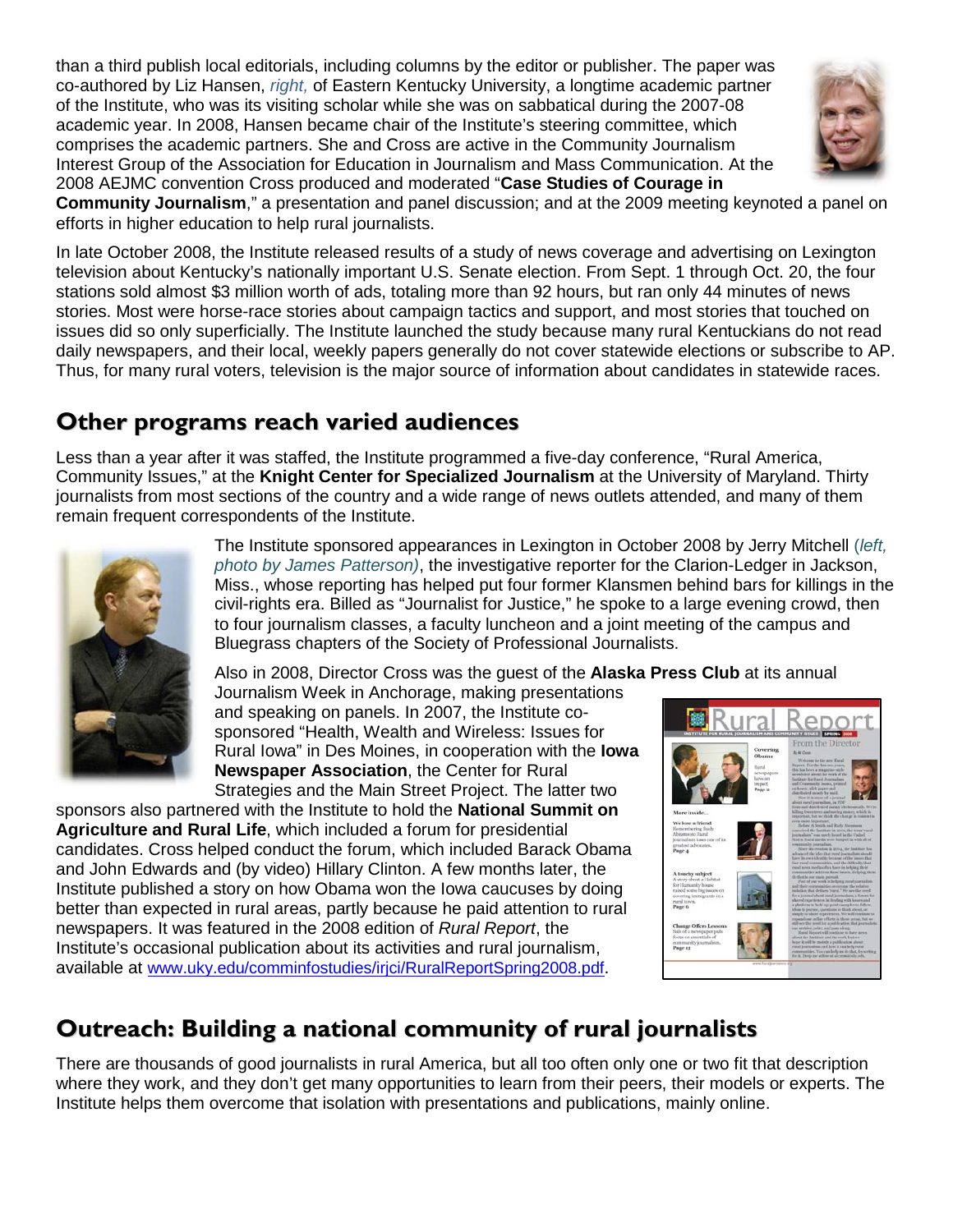

The Institute's highest-profile activity is The Rural Blog, a digest of events, trends, issues ideas and journalism from and about rural America. It is updated almost daily and has a large audience. It is at [http://irjci.blogspot.com.](http://irjci.blogspot.com/)

Our Web site, [www.RuralJournalism.org,](http://www.ruraljournalism.org/) has resources for rural journalists, such as sources of information on key issues such as health, the environment, economic development and education; examples of good rural journalism, including Gish Award winners; reports on rural journalism issues, outlets and owners; reports on Institute activities; and research on rural journalism, including work by Community Journalism students and graduate students.

#### **Our founders, our history and our staff**



The Institute was conceived by the late Rudy Abramson, *left*, who was a longtime correspondent for the Washington bureau of the Los Angeles Times. After retiring from the paper in the mid-1990s, he became an acclaimed author and a fighter for the public interest, usually through journalism. "He was a stranger to self-importance and a sworn enemy to smugness," political commentator Mark Shields said at Abramson's memorial service in February 2008. "Rudy never, never forgot where he came from, or the people from whom he came. Rudy understood that the one demographic group that could be caricatured, could be ridiculed and could be condescended to with total impunity, are the white working-class Americans that did not go to college, and who often live in the rural United States." For more

on the service and Abramson, go to [http://www.uky.edu/CommInfoStudies/IRJCI/RudyRemembered.html.](http://www.uky.edu/CommInfoStudies/IRJCI/RudyRemembered.html)

On an Alicia Patterson Foundation fellowship to write a report on Appalachia in 2000-01, Abramson reported to his friend Al Smith, *right,* former federal co-chair of the Appalachian Regional Commission, that newspapers in the region, as Smith put it at the memorial, "lacked the vigor to confront the issues" like poverty, disease, drug abuse, poor schools, local corruption and mountaintop-removal mining. That led him and Smith to think up the Institute, on which Smith quoted Abramson: "We are not about crafting pretty paragraphs. We want to change lives for the better." He concluded, "The Institute, we hope, will be his legacy to all of rural America." Abramson and Smith thought local news outlets in the region



and the rest of rural America could use more help from institutions of higher education: ideas, sources and stories. Smith, a retired Kentucky newspaper publisher and commentator, sold the idea to Dr. Lee T. Todd Jr., the newly installed president of the University of Kentucky, and helped UK's College of Communications and Information Studies get small grants from the **Appalachian Regional Commission** and the **Sigma Delta Chi Foundation** of the Society of Professional Journalists. The money funded a pilot project that culminated with a \$250,000 grant from the **John S. and James L. Knight Foundation** (which later gave another \$103,000) and \$50,000 from the **Ford Foundation**.



The funding allowed the college's School of Journalism and Telecommunications to hire Al Cross, *left,* as the Institute's first full-time staff member. After a year as interim director, he became director and assistant extension professor of journalism. He likes to say that his short job description is "**extension agent for rural journalists.**" Cross started his journalism career at rural weekly newspapers in Albany, Monticello, Russellville and Leitchfield, Ky., before joining The Courier-Journal, where he spent more than 26 years, the last 15½ as chief political writer, and shared in the staff's Pulitzer Prize for coverage of the nation's worst bus and drunk-driving crash. His political coverage ranged from presidential to local elections and all facets of state government. He still writes a political column, more or less fortnightly, for

the Louisville newspaper. He was president of the Society of Professional Journalists in 2001-02.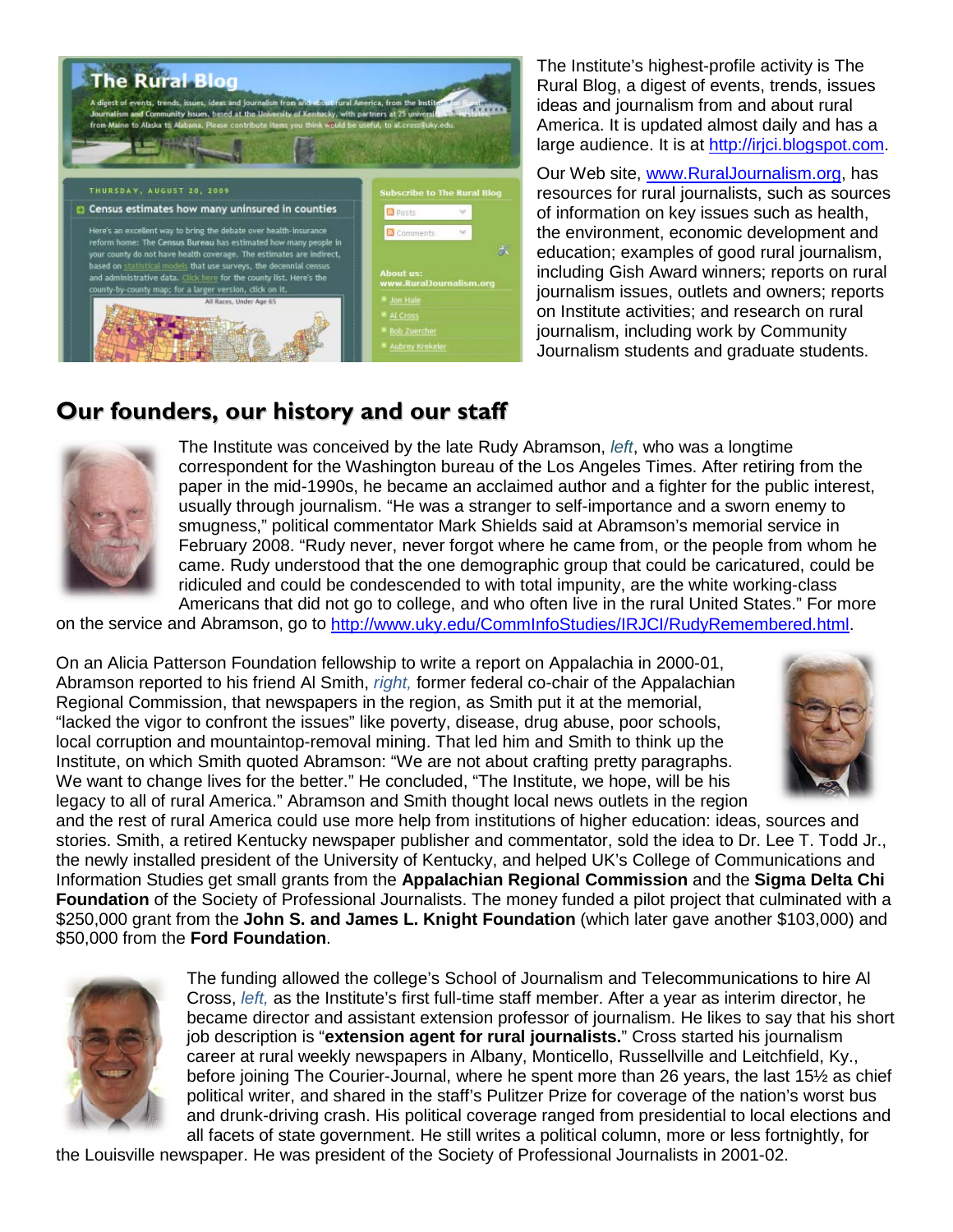Cross's assistant is Janet Whitaker, *right,* an experienced broadcast journalist. In 25 years at Kentucky Educational Television, she worked her way up from production assistant to documentary producer-director. She does research, coordinates events, advises on broadcasting and works with Institute graduate assistants and other students. Much of her work is directed at helping the Institute reach its potential by matching the \$1.5 million the UK trustees set aside for its endowment from the state Research Challenge Trust Fund, better known as "Bucks for Brains." The deadline to meet the match is June 10, 2011. Whatever money is not matched must be returned to the fund, and that will reduce the earnings from the endowment, forcing the Institute to sharply curtail its activities.



#### **How you can support the Institute for Rural Journalism**

To make a credit card gift or a pledge to the Institute, go to [https://giveto.uky.edu/CIS\\_p/cis.htm.](https://giveto.uky.edu/CIS_p/cis.htm) Under the Gift selection, choose "Institute for Rural Journalism and Community Issues."

To make a gift by check, make it payable to the University of Kentucky and mail it to Janet Whitaker, University of Kentucky, 121 Grehan Bldg., Lexington KY 40506-0042.

Rudy Abramson's family designated the Institute as a recipient of memorial gifts, and donations made in his memory will go toward the Rudy Abramson Fellowship in Journalism and Rural Democracy. The name of the fellowship reflects the co-founders' vision of strong journalism at all levels as essential to the democratic process. It will support professional guidance for enterprise reporting by rural journalists and students.



Another memorial fund was established by the family of Richard Whitt, *left,* a UK graduate and Pulitzer Prize winner for The Courier-Journal, who died in 2009 after retiring from the Atlanta Journal-Constitution and completing a book about the University of Georgia. Earnings from the fund will be used to support enterprise reporting in Whitt's native Appalachian Kentucky. For more on Whitt, go to [http://www.uky.edu/CommInfoStudies/IRJCI/RichWhitt.htm.](http://www.uky.edu/CommInfoStudies/IRJCI/RichWhitt.htm)

Gifts to the Institute are tax deductible. You can use this form to make a gift to the endowment. For more information, contact Cross or Whitaker at **859-257-3744,** [al.cross@uky.edu](mailto:al.cross@uky.edu) or

[jlwhitl@uky.edu.](mailto:jlwhitl@uky.edu) Our fax number is 859-323-3168. Or you may contact Janice Birdwhistell, development officer for the College of Communications and Information Studies, at 257-4241 or [Janice.bird@uky.edu.](mailto:Janice.bird@uky.edu)

I'd like to help the Institute for Rural Journalism and Community Issues gather the financial support needed to build an

endowment to help the Institute fulfill its promise at the University of Kentucky and give it a permanent place on the landscape of journalism. I understand that my contribution will be matched by UK's allocation from the state Research Challenge Trust Fund if received by June 10, 2011, and perhaps by my employer, if listed below; and that givers of \$1,000 or more will be permanently recognized on a plaque in the UK School of Journalism and Telecommunications. My gift of  $\frac{1}{2}$  is enclosed, OR I pledge  $\frac{1}{2}$  to be paid in installments of  $\frac{1}{2}$  by June 1, 2011.

| If you want your gift designated for one of our memorial funds, circle one: Rudy Abramson Richard Whitt |  |
|---------------------------------------------------------------------------------------------------------|--|
| Mail to: Janet Whitaker, IRJCI, 121 Grehan Bldg., University of Kentucky, Lexington KY 40506-0042       |  |